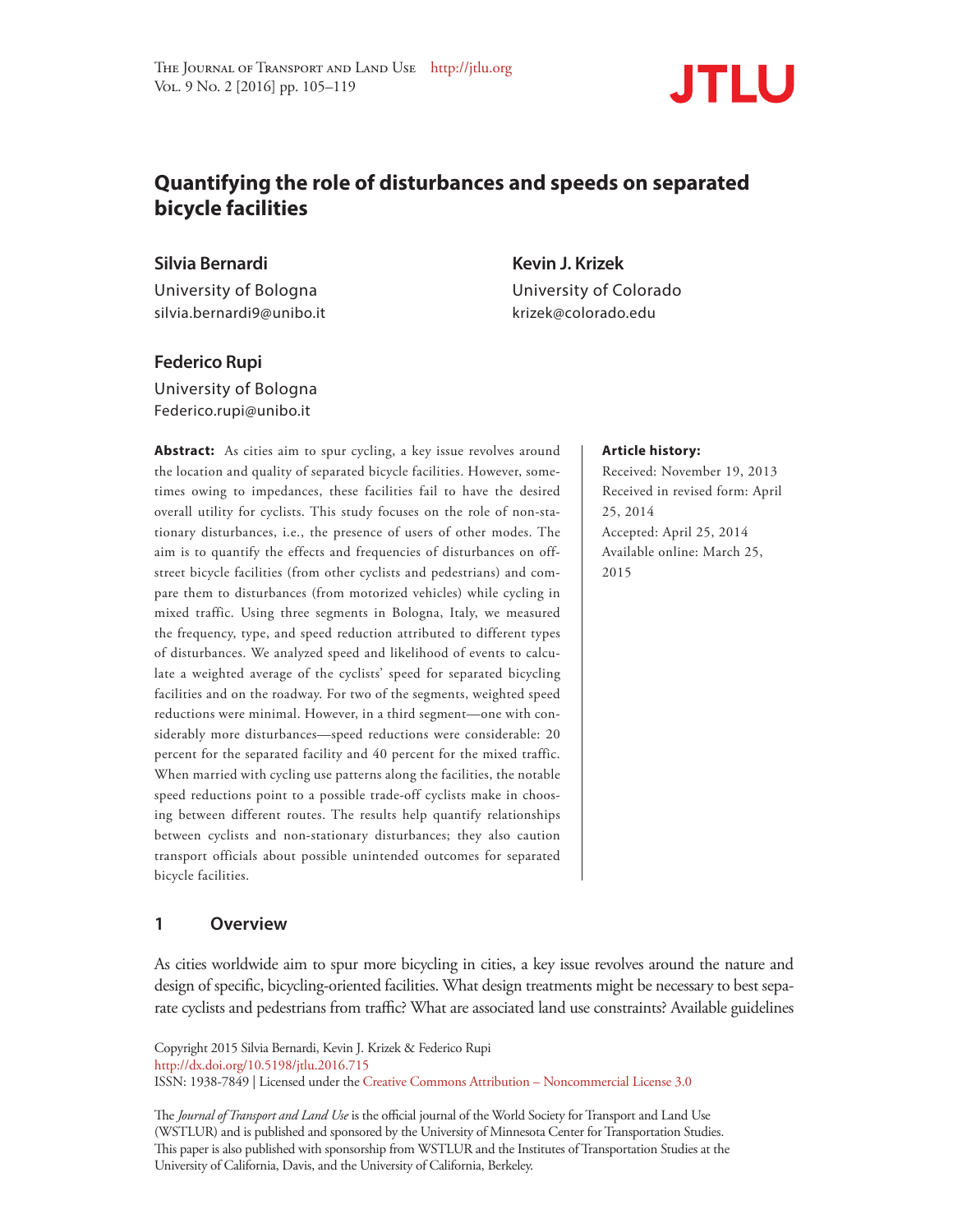(e.g., see CROW 2007; NACTO 2012; AASHTO 2012) are usually specific to various countries or contexts and provide differing levels of specificity about the degree to which cycling facilities mix with pedestrians. What remains unknown is detailed knowledge about how pedestrians mix with or impede cycling behavior in different contexts. This research therefore aims to quantify the impact of impedances along different types of cycling facilities, focusing on, but certainly not limited to, the role of pedestrians.

Several research efforts address the effectiveness of dedicated bicycle facilities on outcomes such as cyclist safety, user satisfaction, or other. Using stated-preference (SP) surveys (Abraham et al. 2002; Sener, Eluru, and Bhat 2009; Stinson and Bhat 2005; Krizek and Roland 2005; Tilahun, Levinson, and Krizek 2007), revealed-preference (RP) surveys (Broach, Dill, and Gliebe 2012; Menghini et al. 2010; Hood, Sall, and Charlton 2011), and accident data (Aultman-Hall and Hall 1998; Lusk et al. 2011, 2013; Lusk, Wen, and Zhou 2014), the research base generally suggests that dedicated facilities help spur levels of cycling (Schweizer and Rupi, 2014), provide safety benefits (perceived and real), and advance a more pleasurable cycling experience.

Cyclists consider a variety of factors when evaluating the utility of a route and more specifically, a particular segment of a route. Decisions are often motivated by perceived safety and a desire to maintain ideal cycling speed (i.e., cyclists tend not to want to be slowed by various obstructions). Safety and speed are influenced by the geometric design of the facilities (turning radii, slope, lane width) and functional features (proximity to cars, speed of adjacent cars, proximity of car parking stalls, presence of disturbances on the facility). But key dimensions that have received less attention in the design and research about bicycle facilities revolve around disturbances; specific obstacles in the facility that affect user satisfaction. Disturbances may be stationary (e.g., intersections, utility poles, bollards) or non-stationary (e.g., other cyclists or pedestrians).

For example, intersections that punctuate bicycle facilities have shown to be particularly vexing; the body of literature examining intersections along off-street paths is burgeoning (Phillips et al. 2011; Schepers et al. 2011; Sorton and Walsh 1994; Strauss and Miranda-Moreno 2013). In the path/route choice literature, using both SP- and RP-based studies Broach, Dill, and Gliebe (2012) and Sener, Eluru, and Bhat (2009) found that route utility was reduced by high-traffic crossings, stop signs, and traffic signals. Although the delay of these intersections can vary and be modified to favor cyclists, depending on the traffic-control devices used (signals or stop signs), more intersections than fewer are often perceived as a nuisance and impedance.

A different type of disturbance is non-stationary in nature—another cyclist or a user of another mode. Sometimes, the utility of a separated bicycle facility may be undetermined because of the intended or unintended need to mix with other modes. Pedestrians are a prime example of this. Little research, however, has focused on the extent to which pedestrians mixing with cyclists decrease the speed and therefore lessen the utility.

The most relevant literature we are aware of in this respect refers to "pedestrian hindrances." For example, knowing volumes and speeds of pedestrians and cyclists, Botma (1995) initially proposed a model to evaluate the number of passing and meeting events on off-street facilities. This work was later adopted and applied to different contexts (Allen et al 1998; Virkler et al. 1998; Green, Hummer, and Rouphail 2003; Highway Capacity Manual 2010) to demonstrate how hindrances affect functional characteristics of bicycle facilities. The main contribution of these studies was the determination of a level of service for shared off-street facilities based on the number of passing and meeting events. This work, however, left issues unanswered, such as the specific impact of hindrances on users' speed. Also, Botma's methodology supposes a normal distribution of bicycle speeds and fails to consider alternatives such as mixing with traffic.

We aim to fill this gap in the literature by systematically analyzing three transportation segments in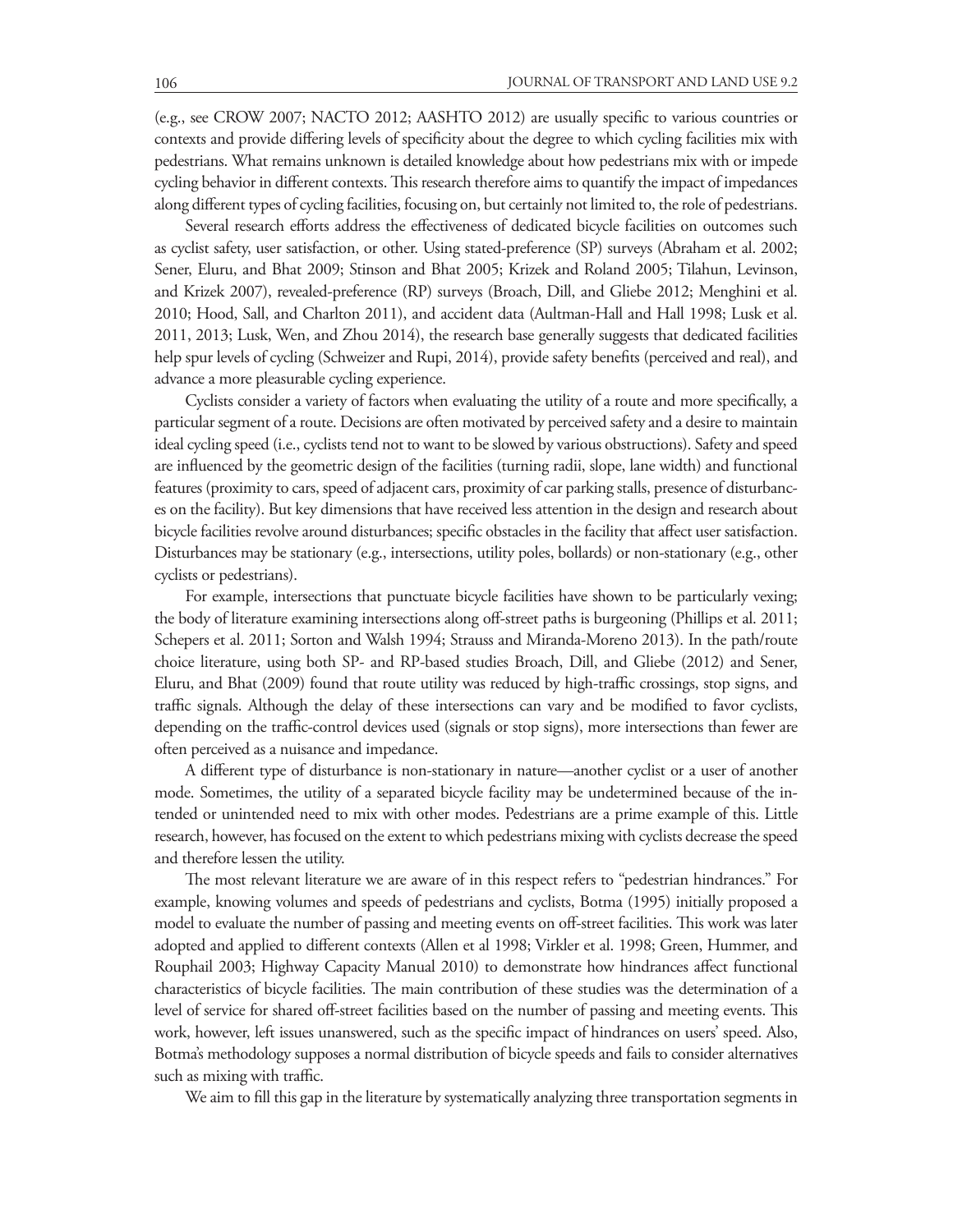Bologna, Italy. We considered two different environments: off-street bicycle facilities and mixed traffic conditions in the roadway. By definition, off-street facilities include both separated bicycle facilities (exclusive to cyclists—called cycleways—or shared with pedestrians) and cycle tracks (i.e., bicycle-exclusive paths) (European Economic and Social Committee 2012).

We focus here exclusively on non-stationary disturbances to cyclists: pedestrians and bicyclists for the off-street environment and motorized vehicles for the roadway environment. We compared cycling travel speeds in each environment to quantify speed reductions, largely types and amounts of nonstationary disturbances.

Our results contribute to the literature by quantifying cyclist speed reductions from pedestrians (on off-street facilities) and motorized traffic (on the roadway). This work has direct implications for developing decay curves that relate travel speed on cycling facilities with pedestrian volumes; such decay curves prove useful for the future planning of dedicated facilities in urban areas. We describe the context of our research and the specifics of the three segments. The following section details our data collection process and results. The conclusions discuss implications and future research needs.

# **2 The specific context of separated cycling facilities**

Our research focuses on disturbances that are situated in a particular cultural context. It is therefore helpful to describe each as they apply to our study—being situated in Bologna—and some peculiarities relating to bicycle facilities. Structural and functional aspects of cycling facilities in Italy are regulated by the Codice della Strada, along with the Decreto Ministeriale number 557 from 1999, "Regolamento recante norme per la definizione delle caratteristiche tecniche delle piste ciclabili." These regulations offer guidelines to plan and design cycling facilities, stating as their aim, "the achievement of a proper level of safety and environmental sustainability" (Decreto Ministeriale number 557 of 1999, Article 1). Different designs for off-street facilities described by the Italian guidelines are shown in Figure 1. These guidelines, similar to the situation in many countries, prescribe various types of bicycle facilities for different types of traffic situations. There is wide variation in the types of facilities and the manner in which they separate cyclists from cars.

Note at least three factors run in the face of these guidelines. The first is that it is not uncommon for a cycling facility to be constructed with design treatments misapplied in a given context; alternatively, specific standards might be waived or ignored. Second, contextual factors (most often lack of space) affect the overall quality of specific design elements. For example, in some instances, an "off-street bicycle facility" is comprised of a raised treatment (e.g., a curb with accompanying bricks) on one side of the street to separate the cyclist from cars. The other side of the cycling lane, however, might merely be a painted stripe to separate cyclists from pedestrians. This leads to a third issue: Even when a facility is designed and rules for its use are specified, regulations are mere suggestions. When space for pedestrians is provided in adjacent space or banned from the cycling facility altogether, it is not uncommon for pedestrians to encroach on the cycling facility. In cases of high pedestrian flows, they merely "spill over" into the cyclist facility. This is commonplace not only in Bologna, but also in many cities throughout Europe where it is difficult to find space for non-motorized travel in extremely space-constrained situations.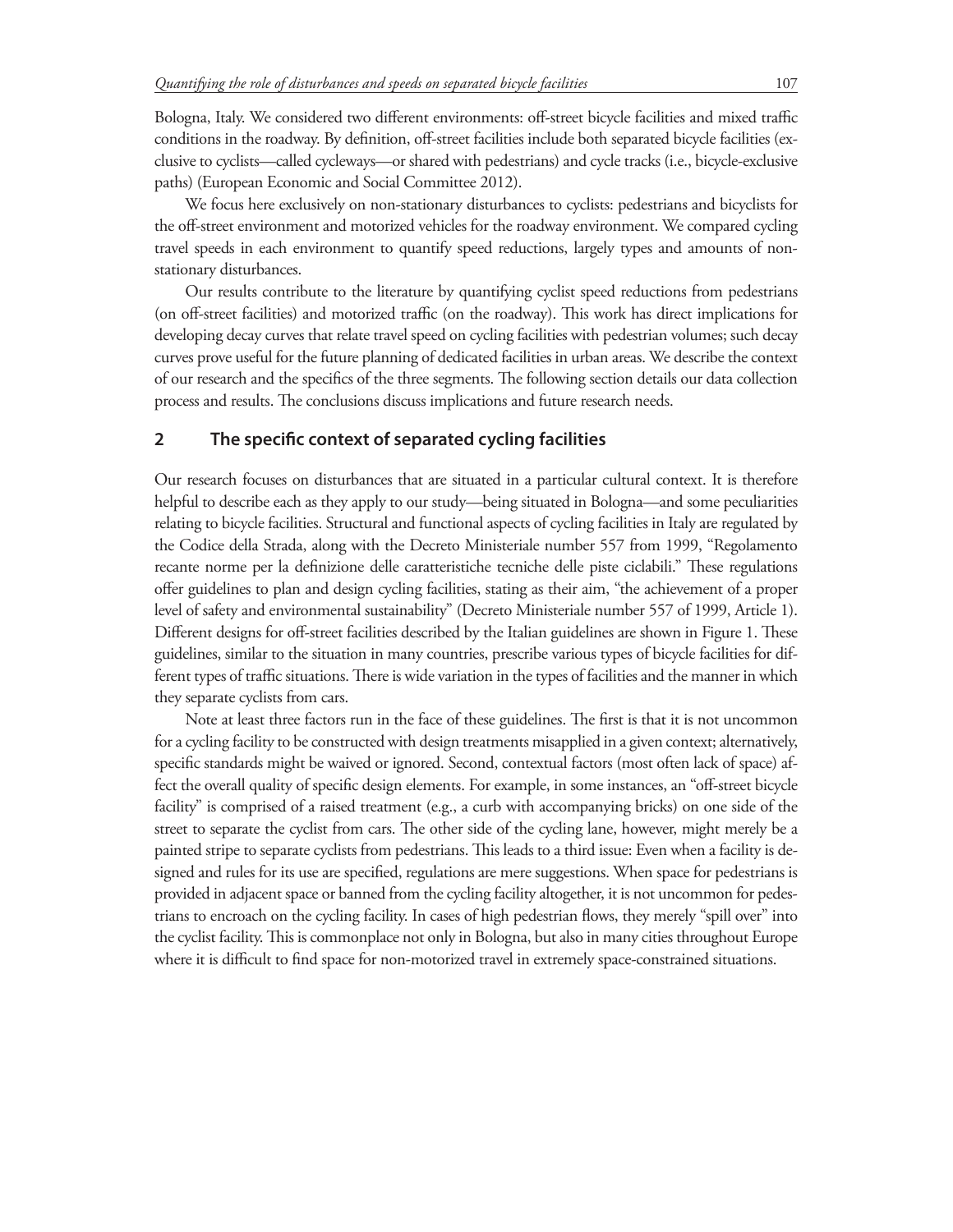

Figure 1: Some examples of the off-street facility typologies in Italy, as categorized in the Italian regulation: a) separated path non-adjoining the roadway; b) separated path, separation obtained by a non-continuous barrier; c) cycle track, obtained from the sidewalk, separating pedestrian and bicycle areas with different pavements; d) cycle track, obtained from the sidewalk, separating pedestrian and bicycle areas by painted markings.

# **3 Research approach**

### **3.1 Selection of segments studied and their characteristics**

Our central objective was to quantify how different types of disturbances affect cyclist travel speed; we chose three segments of Bologna's cycling network to do so (Figure 2)<sup>1</sup>. Our primary concern was on the interplay between pedestrians and cyclists in off-street bicycle facilities—but we aimed to do so, in part, relative to disturbances caused by motorized vehicles (cars, buses/trucks, motorcyclists) in mixed traffic. We therefore chose to study segments with: (a) an off-street bicycle facility adjacent to the roadway, (b) varying levels of pedestrian use around them, and (c) varying traffic volumes on the roadway. To the extent possible, we chose segments away from key intersections, allowing us to better focus on primary characteristics of segments vis-a-vis cyclists travel behavior. Similarly, we aimed to keep speeds of vehicular travel constant as best as possible. The segments were defined to be 20 meters long, and the location of each is approximately 2 kilometers from the center of Bologna. Characteristics of each segment are described below with locations shown in Figure 2. Summary characteristics are presented in Table 1.

<sup>&</sup>lt;sup>1</sup> We employ the following nomenclature throughout this manuscript to improve clarity. Segments are the three areas studied; each segment is approximately 20 meters long. These segments contain an off-street bicycle facility (that is separated from traffic via a physical means—raised curb, parked cars or median), and an adjacent travel lane where cyclists can mix with motorized traffic, i.e., the roadway. Therefore, each segment has two different types of environment.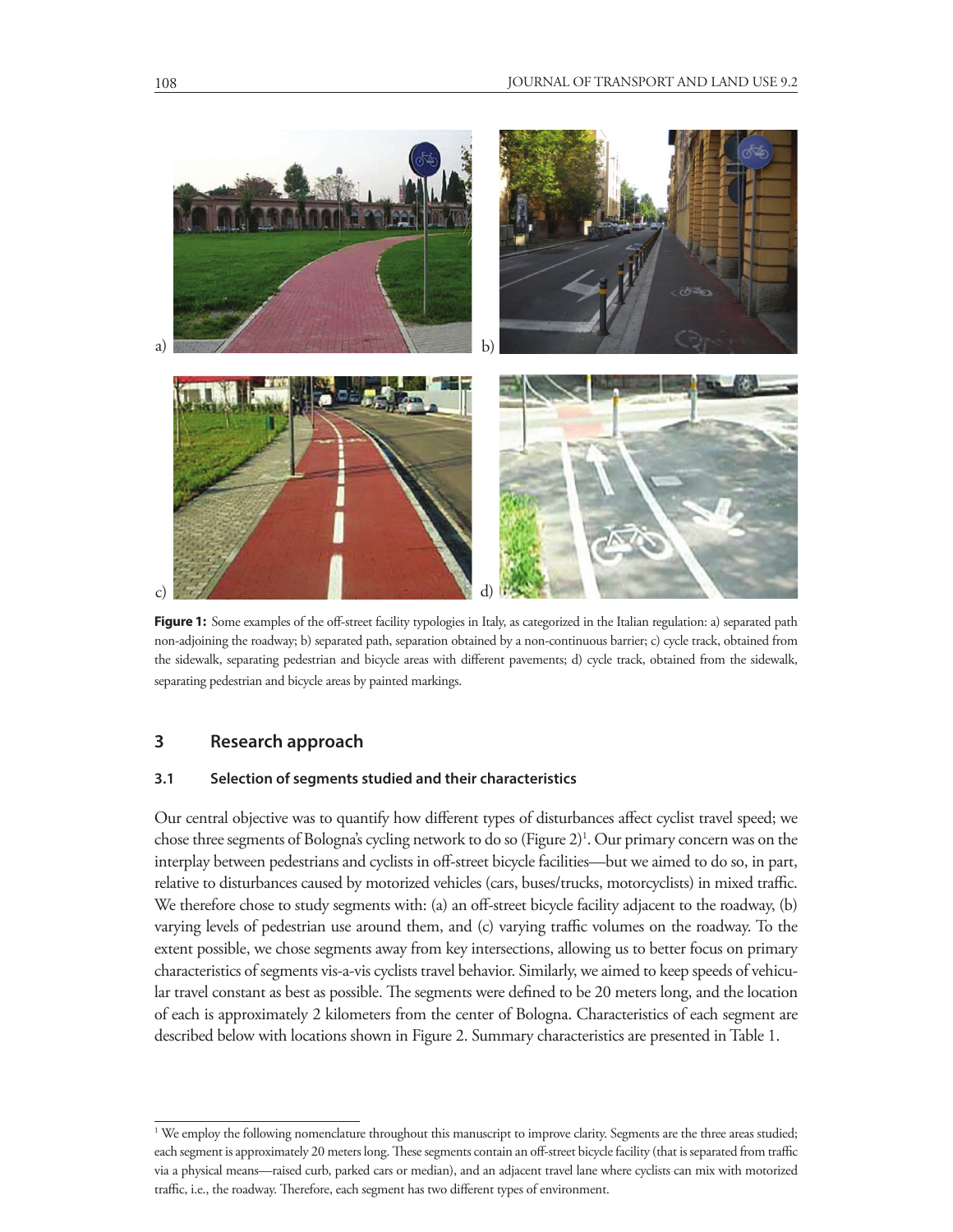

**Figure 2:** Map of Bologna and location of the three segments

**Table 1:** Features of the three segments examined

|                 | Type of off-    | Width of the | Width of the    | Pedestrian | Posted speed      | Peak bus volumes  |
|-----------------|-----------------|--------------|-----------------|------------|-------------------|-------------------|
| <b>Segments</b> | street bicycle  | bicycle area | pedestrian area | volumes    | limit of adjacent | on adjacent road- |
|                 | facility        | (m)          | (m)             |            | roadway (km/h)    | way /hour         |
| (1) Ercolani    | Exclusive sepa- | 1.80         |                 | Low        | 50                | 40                |
|                 | rated facility  |              |                 |            |                   |                   |
| (2) Fioravanti  | Cycle track on  | 2.10         | 1.90            | Modest     | 50                |                   |
|                 | pavement        |              |                 |            |                   |                   |
| (3) Matteotti   | Cycle track on  | 1.90         | 1.50            | High       |                   |                   |
|                 | payement        |              |                 |            | 50                | 55                |

(1) **Ercolani** (Figure 3) is along the first ring road of the city. It includes two carriageways with 50 kilometer per hour traffic that is divided by a median strip. Both sides of the northbound and southbound carriageways carry buses: 40 per hour going southbound during peak times; and 20 per hour going northbound. The off-street bicycle facility in this section is part of a separated facility with bidirectional lanes, reserved only for cyclists<sup>2</sup>.

<sup>2</sup> The red-circled sign with the pedestrian indicates pedestrians are technically prohibited from the facility.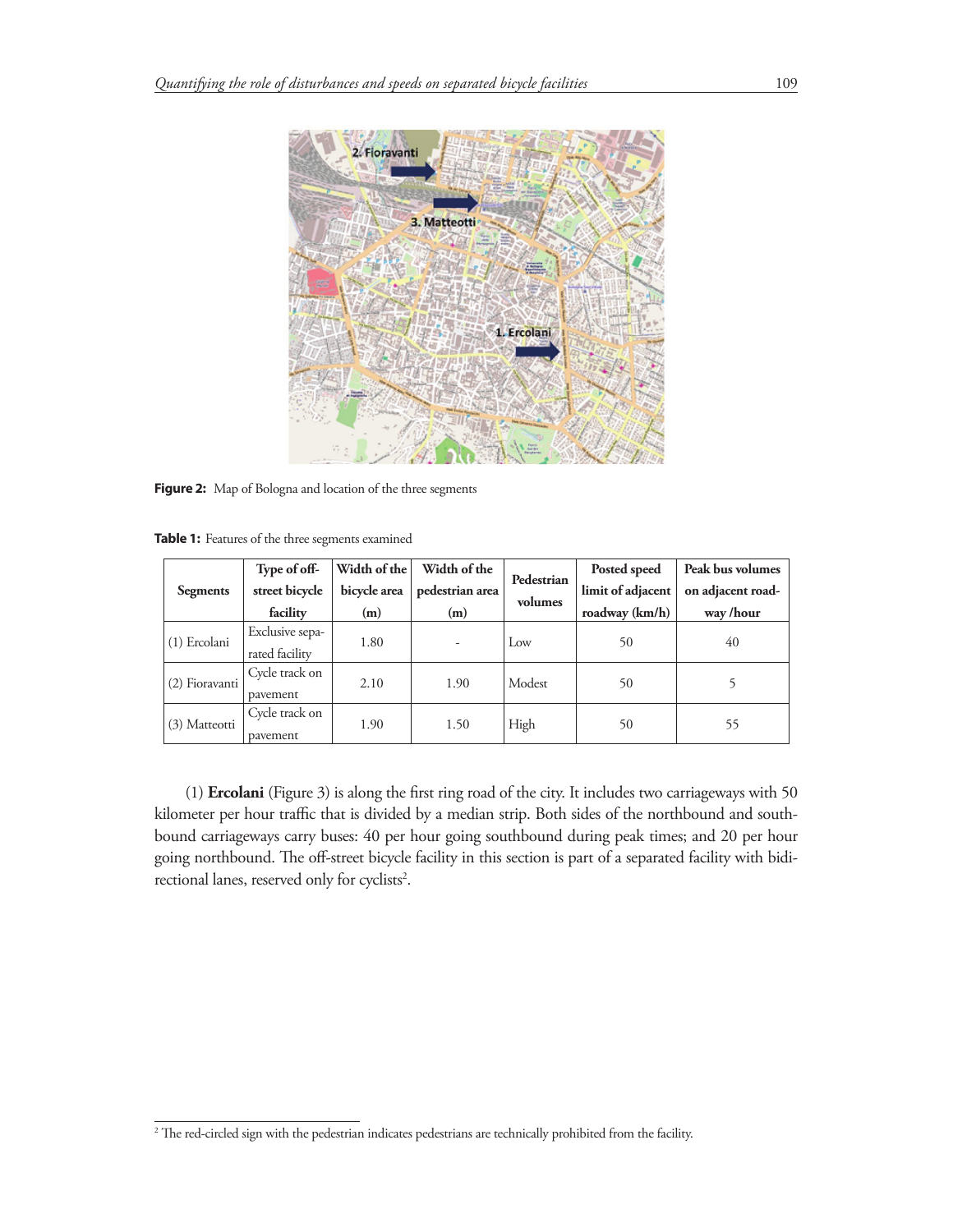

**Figure 3:** The off-street facility and roadway layout in Segment 1

(2) **Fioravanti** (Figure 4) is along a one-way street that heads toward the city center (southbound). Bus traffic is considerably less than in Segment 1 (5 per hour), but lateral parking is permitted on both sides of the roadway. The off-street bicycle facility in this section is bidirectional and separated from a pedestrian zone by a painted stripe. Pedestrian volumes are modest.



**Figure 4:** The off-street facility and roadway layout in Segment 2

(3) **Matteotti** (Figure 5) is adjacent to a four-lane road close to the central train station; three lanes head southbound, and one is reserved for northbound traffic. The character of the off-street bicycle facility in this section is similar to that in Segment 2. Being close to the central train station, bicycle, pedestrian, and motorized volumes are high. On average, bus volumes are between 50 and 60 per hour, using all three southbound lanes.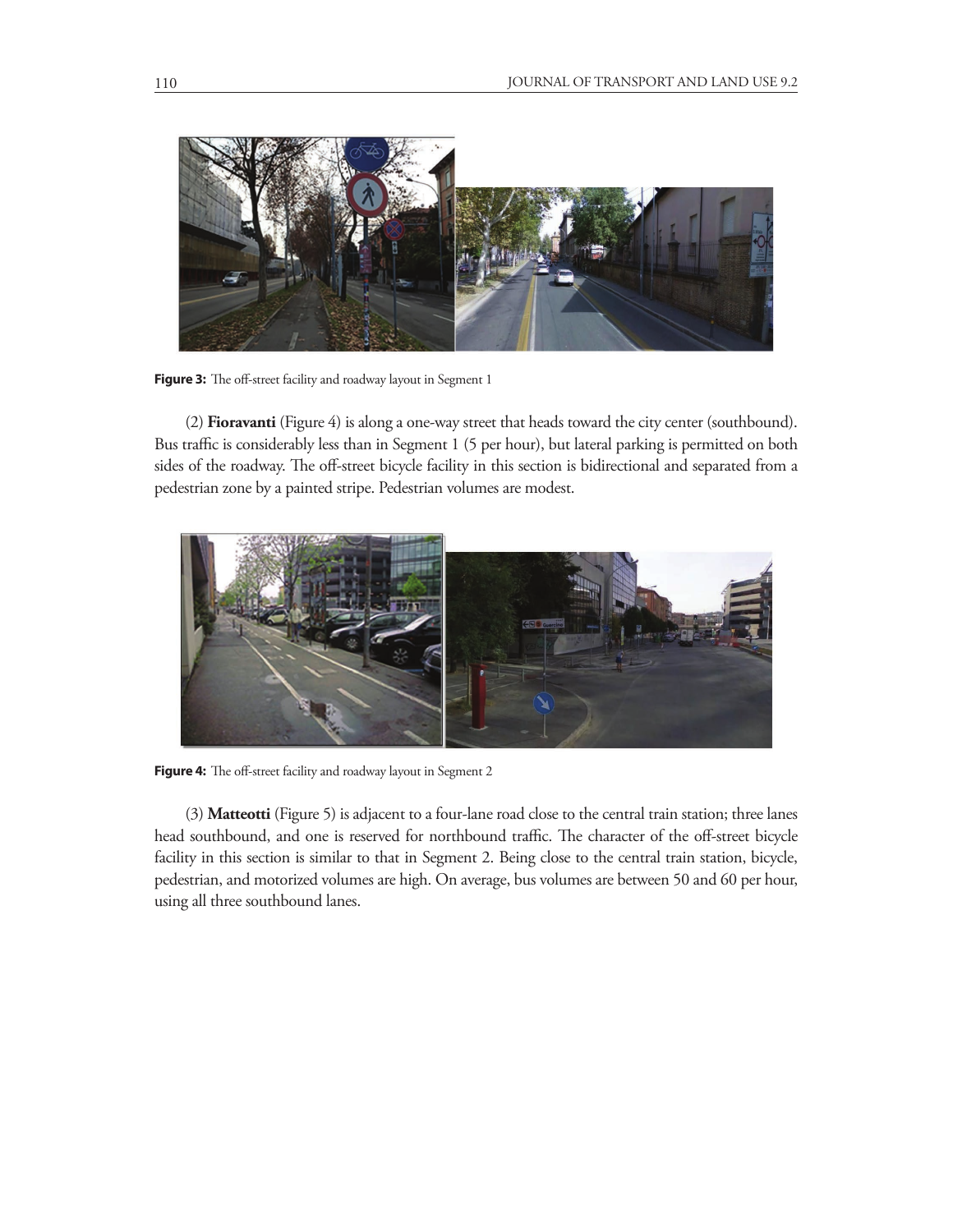

Figure 5: The off-street facility and roadway layout in Segment 3

## **3.2 Data collection**

For each of the three segments, we studied cyclist travel on the off-street bicycle facility and on the immediately adjacent roadway (for a total of six environments). We chose seven working days (from 8:30 a.m. until 10:30 a.m.) in April 2012 to be best representative of general cycling conditions. We collected data in two different phases. The first phase counted the number of cyclists on each of the six different environments and timed how long each cyclist took to travel the 20-meter stretch. We tallied cyclists in all directions according to the environment they were cycling in (off-street versus roadway). This data provided us with baseline information about speed and also pointed to general patterns of use across the different facilities.

In the second phase we administered our own experiments to collect data relating to disturbances and speed. One researcher cycled in each environment approximately 100 times. Employing the typology presented in Table 2, he used his own judgment to record all types of disturbance he encountered. For example, pedestrians encroaching onto the off-street bicycle facility were a disturbance; in the mixed traffic, cars or buses that forced him to share a lane or otherwise affected his travel were a disturbance. The researcher was asked to conform to typical cycling behavior, and to keep it consistent (e.g., when to pass other cyclists). Furthermore, he was encouraged to apply consistency in how each type of disturbance was classified. The other researcher timed the cyclist on the 20-meter stretch. The research team did this approximately 100 times for each environment, totaling almost 600 coupled measures.

| <b>Off-Street Bicycle Facility</b>          | Roadway                                 |
|---------------------------------------------|-----------------------------------------|
| No pedestrians, bikes in same direction     | No disturbances or two-wheeled vehicles |
| No pedestrians, bikes in opposite direction | 1 car or more                           |
| $1-3$ pedestrians                           | 1 bus or more                           |
| 4 pedestrians or more                       | Heavy vehicles                          |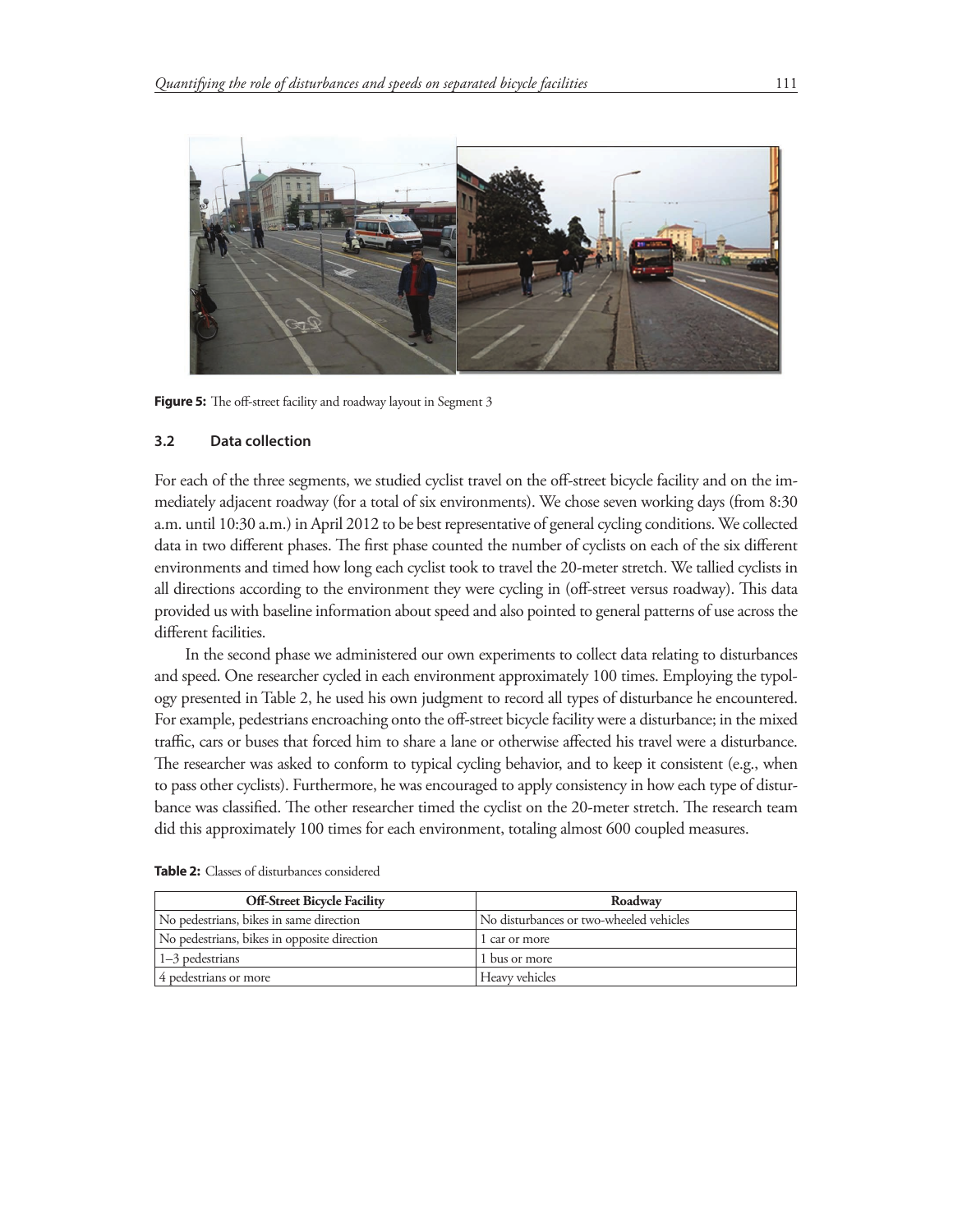## **4 Analysis and results**

#### **4.1 Speed and use attributes**

We first aimed to better understand baseline measures for each of the three environments and the relative characteristics. Segment 3 had the highest volume of cyclists, recording an average of 850 cyclists for the two-hour period; Segment 1 averaged 480 cyclists and Segment 2 had 240. These volumes are consistent with the intensity of land uses and activities around each segment (e.g., Segment 1 is adjacent to the central station and along a primary corridor headed into town; Segment 2 is in a more peripheral location and on a minor road). Using data collected from this phase, we calculated average speeds for each environment; summary results are shown in Table 3. Average cycling speeds varied between 14.6 and 22 kilometers per hour, which generally agree with the values reported in Allen et al. (1998). Most studies with which we are familiar found bicycle speeds to be normally distributed; this varied by facility in our data and distributions for each are shown in Figure 6. A significance t-test was performed for the two speed samples, comparing off-street facility and mixed traffic data, and results revealed a statistically significant difference between the two samples for all the three segments.

Across all segments, average cyclist speed was higher in the mixed traffic facility than on the offstreet bicycle facility. Overall, cyclists' speeds were highest in Segment 1 (18.9 kilometers per hour on the off-street bicycle facility and 22 kilometers per hour in mixed traffic), largely owing to pedestrians being technically forbidden in the off-street facility and cyclists often using the dedicated bus lanes in the roadway.

Figure 7 shows the proportion of cyclists using the different environments. Segment 2 had the highest percentage of cyclists using the off-street facility (73 percent), followed by 58 percent in Segment 1. In contrast, less than half of the cyclists (47 percent) used the off-street facility in Segment 3. Even in Segment 1, where the off-street facility is not shared with other users, 42 percent of the cyclists chose to mix with traffic. Several factors contribute to these patterns and explaining them is clearly beyond the scope of our immediate study. Common sense suggests that variations and revealed preferences have to do with the width of the adjacent corridor for pedestrians (which lead to disturbances); other matters relate to discontinuities of the off-street facility farther upstream (or downstream). Still other factors may be due to cyclists' desire to link origins and destinations along the corridor; the specific facility might be out of the way of their needed route. But some of the variation is also influenced by intensity of the non-stationary disturbances (particularly pedestrians) in affecting speed along the routes. We now turn to quantifying the extent of these non-stationary disturbances in terms of decreased speed.

| Segments       | Average # of cyclists<br>measured in 2 hours | <b>Statistic</b>          | Off-street bicycle<br>facility | Roadway |
|----------------|----------------------------------------------|---------------------------|--------------------------------|---------|
|                |                                              | Mean speed (km/h)         | 18.90                          | 22.00   |
| (1) Ercolani   | 480                                          | Standard deviation (km/h) | 3.16                           | 5.08    |
|                |                                              | Coeff. of Variation       | 0.168                          | 0.231   |
|                |                                              | Mean Speed (km/h)         | 14.60                          | 16.8    |
| (2) Fioravanti | 240                                          | Standard deviation (km/h) | 3.12                           | 4.24    |
|                |                                              | Coeff. of Variation       | 0.213                          | 0.252   |
|                |                                              | Mean Speed (km/h)         | 16.00                          | 17.00   |
| (3) Matteotti  | 850                                          | Standard deviation (km/h) | 2.97                           | 4.39    |
|                |                                              | Coeff. of Variation       | 0.186                          | 0.259   |

**Table 3:** Cyclists' volumes and average speeds for the three segments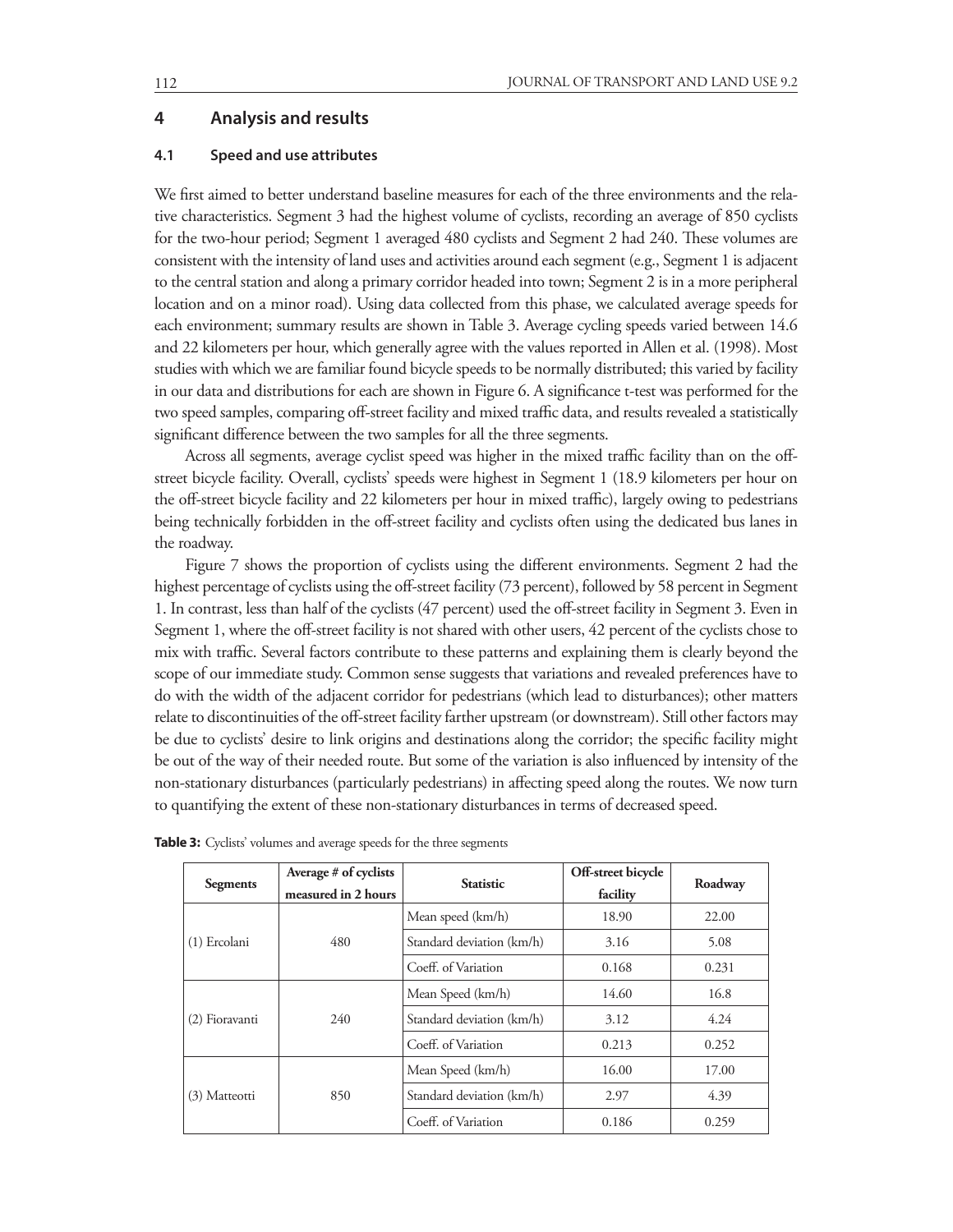



**Segment 2** - Fioravanti





**Segment 3** - Matteotti



Figure 6: Cyclists' travel speed distributions. On the horizontal axes, speed values are divided in ranges; the bars represent the frequency of speeds. The results for separated bicycle facilities are in blue, and the results in red are those for the roadway.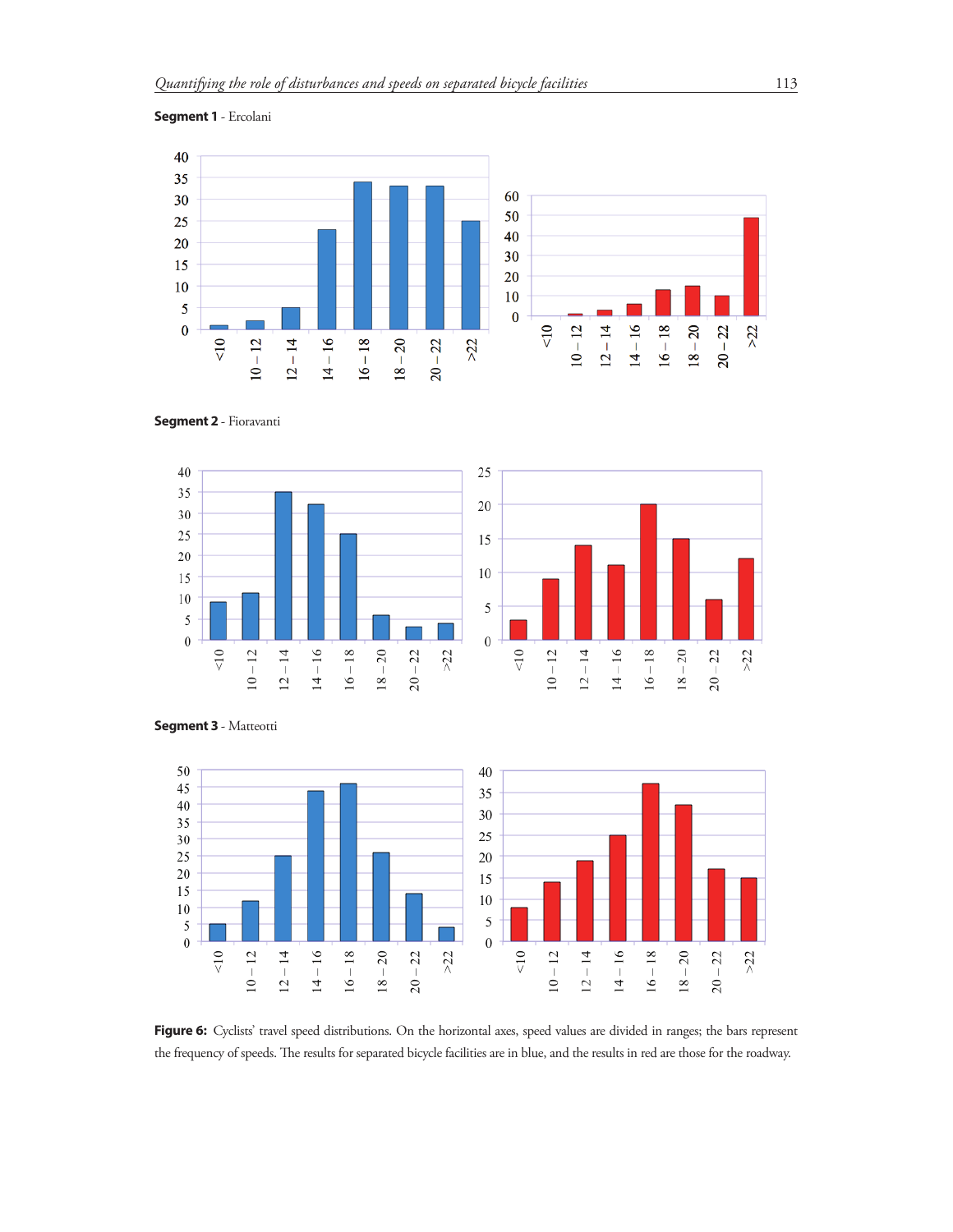

**Figure 7:** Cyclist use by facility

## **4.2 Disturbance analysis**

For each of the approximate 600 coupled observations, we calculated average speeds and examined them relative to the type of disturbance. For each recorded disturbance, we calculated the speed reduction compared to free-flow (undisturbed) travel conditions. We also tallied the frequency of the different types of disturbances, reflected as a proportion of measurements where a disturbance was recorded. Finally, we calculated the average speed weighted by the frequency of each disturbance for both the offstreet bicycle facility and the roadway. Results are shown in Tables 4 and 5, by segment.

Average travel speeds reflect the probability of each type of disturbance. The bottom row in the tables shows the frequency of measurements where at least one disturbance was registered—as a complement to the percentage of measurements where no disturbances were registered. The cyclist-researcher experienced a disturbance approximately half the time. And when the cyclist-researcher experienced no disturbances, his speeds generally agreed with the speeds recorded from phase one of the data collection. For Segments 1 and 3, disturbances were more frequent on the off-street bicycle facilities (54 percent and 90 percent of the time) than on the roadway (45 percent and 58 percent, respectively). The frequency of disturbances was more balanced across the facilities for Segment 2 (58 percent for separated and 62 percent for mixed).

The frequency by type of disturbance varied. Pedestrians were most common for the off-street facilities in Segments 2 and 3; for Segment 3, a cyclist would encounter a pedestrian in 90 percent of the observances. Cyclists in the opposite direction were most common in Segment 1. For the roadway, cars were clearly the most common disturbance (24 percent, 57 percent, and 47 percent of observances).

In each of the off-street facilities, pedestrians had the largest impact on cyclists' travel speed, affecting a 10–27 percent reduction. Other cyclists were second, slowing speeds by 5 percent, on average. The speed reduction was felt most acutely in Segment 3—owing to a variety of factors—but overall pedestrian volumes were clearly one of them.

In mixed traffic, we noticed speed reductions from cars and trucks; disturbances from motorcycles were negligible. In Segment 1, buses led to speed reductions of 25 percent; in Segment 3, cars and buses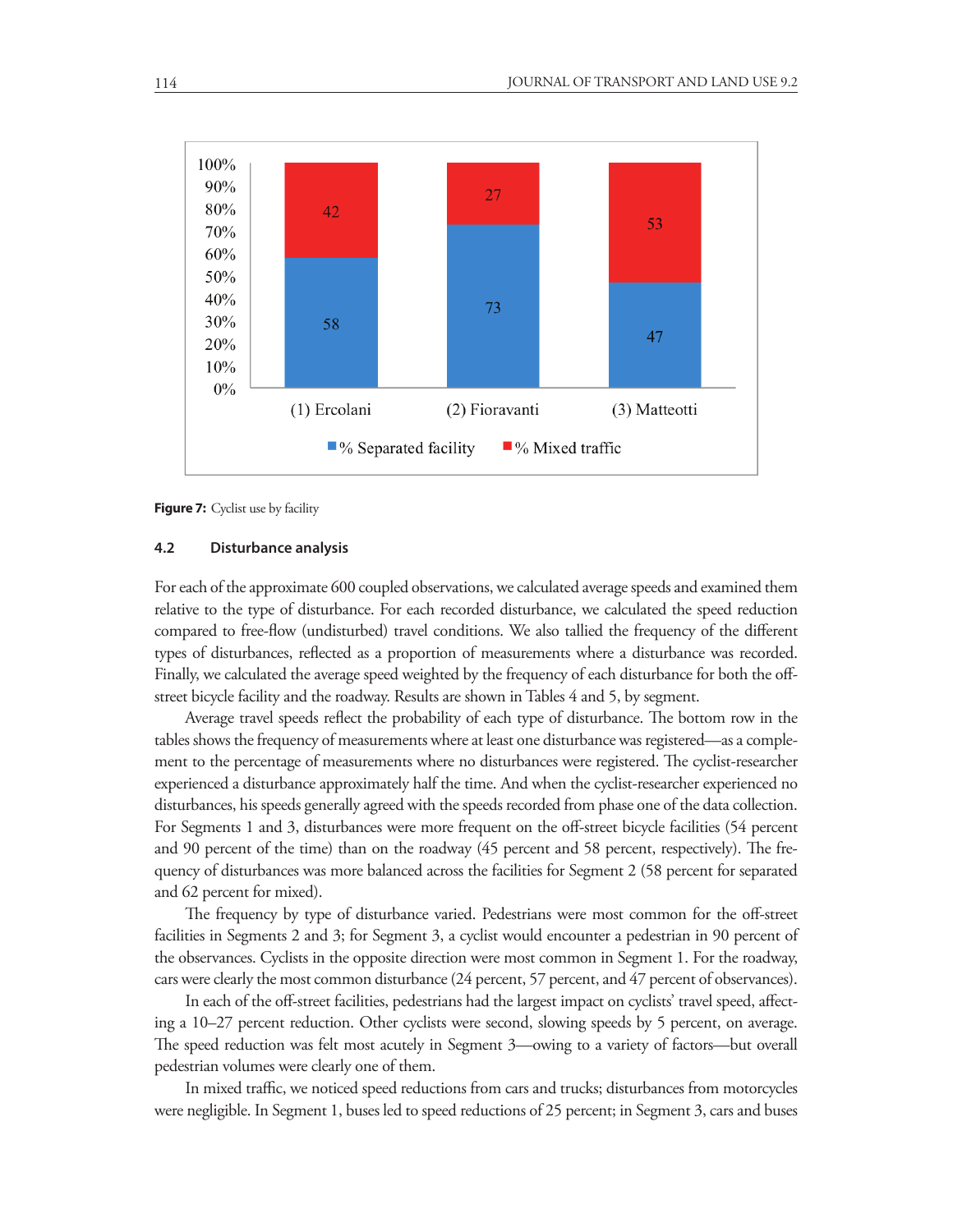led to speed reductions of 32 percent and 37 percent, respectively. The largest impact was associated with heavy vehicles, a 63-percent speed reduction. In general, cars, buses, and heavy vehicles, have the greatest impact on reducing cyclist travel speed, with pedestrians much less likely to have an impact.

Furthermore, we considered weighted average—jointly analyzing the average speed reduction weighted by frequency of disturbance. For Segments 1 and 2, weighted speed reductions are relatively minor, ranging between 2 percent and 14 percent. The weighted speed reductions we calculated in Segment 3 were considerable: 20 percent for the off-street facility and 40 percent for the mixed traffic. This segment is rich in disturbances and has notable speed reductions. Our analysis suggests cyclists might be making route choice trade-offs that are influenced by two factors: (1) frequent pedestrian disturbances on the off-street facility that produce moderate speed reductions, and (2) relatively fewer disturbances on the roadway that have more severe speed reductions. Most cyclists prefer to travel in the mixed traffic—though robustly explaining this phenomena is beyond the scope of this data collection exercise.

Such factors suggest that the attractiveness of a bicycle facility is affected by jointly considering the frequency of disturbances and their effects. This joint calculus is a contributing factor in a cyclist's decision to use an off-street facility versus the roadway. In other words, even if cyclists know that encountering a heavy vehicle might present a safety hazard, at least on segments we studied, the event could be perceived to be rare enough for them to choose the mixed-traffic condition.

|                                        | (1) Ercolani                          |             | (2) Fioravanti                        |             | (3) Matteotti                         |             |  |
|----------------------------------------|---------------------------------------|-------------|---------------------------------------|-------------|---------------------------------------|-------------|--|
| Disturbance type                       | <b>Average Travel</b><br>Speed (km/h) | % Reduction | <b>Average Travel</b><br>Speed (km/h) | % Reduction | <b>Average Travel</b><br>Speed (km/h) | % Reduction |  |
| No disturbance                         | 16.7                                  |             | 15.2                                  |             | 15.6                                  |             |  |
|                                        |                                       |             |                                       |             |                                       |             |  |
| % of events                            | 45.9%                                 |             | 41.9%                                 |             | 9.6%                                  |             |  |
| Bikes same direction                   | 16.0                                  | 4.2%        | 14.1                                  | $6.8\%$     | 15.5                                  | 0.14%       |  |
| % of events                            | 6.6%                                  |             | 13.3%                                 |             | 4.8%                                  |             |  |
| Bikes opp. direction                   | 16.2                                  | 3.1%        | 14.4                                  | 5.0%        | 14.1                                  | $9.0\%$     |  |
| % of events                            | 29.5%                                 |             | 10.7%                                 |             | 1.2%                                  |             |  |
| 1-3 pedestrians                        | 14.5                                  | 13.1%       | 13.5                                  | 10.8%       | 12.3                                  | 20.9%       |  |
| % of events                            | 13.1%                                 |             | 33.3%                                 |             | 84.3%                                 |             |  |
| 4 pedestrians or more                  | n.a.                                  | n.a.        | 13.5                                  | 11.1%       | 11.3                                  | 27.2%       |  |
| % of events                            | $0.0\%$                               |             | 1.3%                                  |             | 18.1%                                 |             |  |
| Average speed, weighted by disturbance |                                       |             |                                       |             |                                       |             |  |
|                                        | 15.6                                  | 6.4%        | 13.9                                  | 8.8%        | 12.5                                  | 19.6%       |  |
| % of events                            | 54.1%                                 |             | 58.1%                                 |             | 90.4%                                 |             |  |

Table 4: Cycling speeds by type of disturbance (off-street bicycle facilities)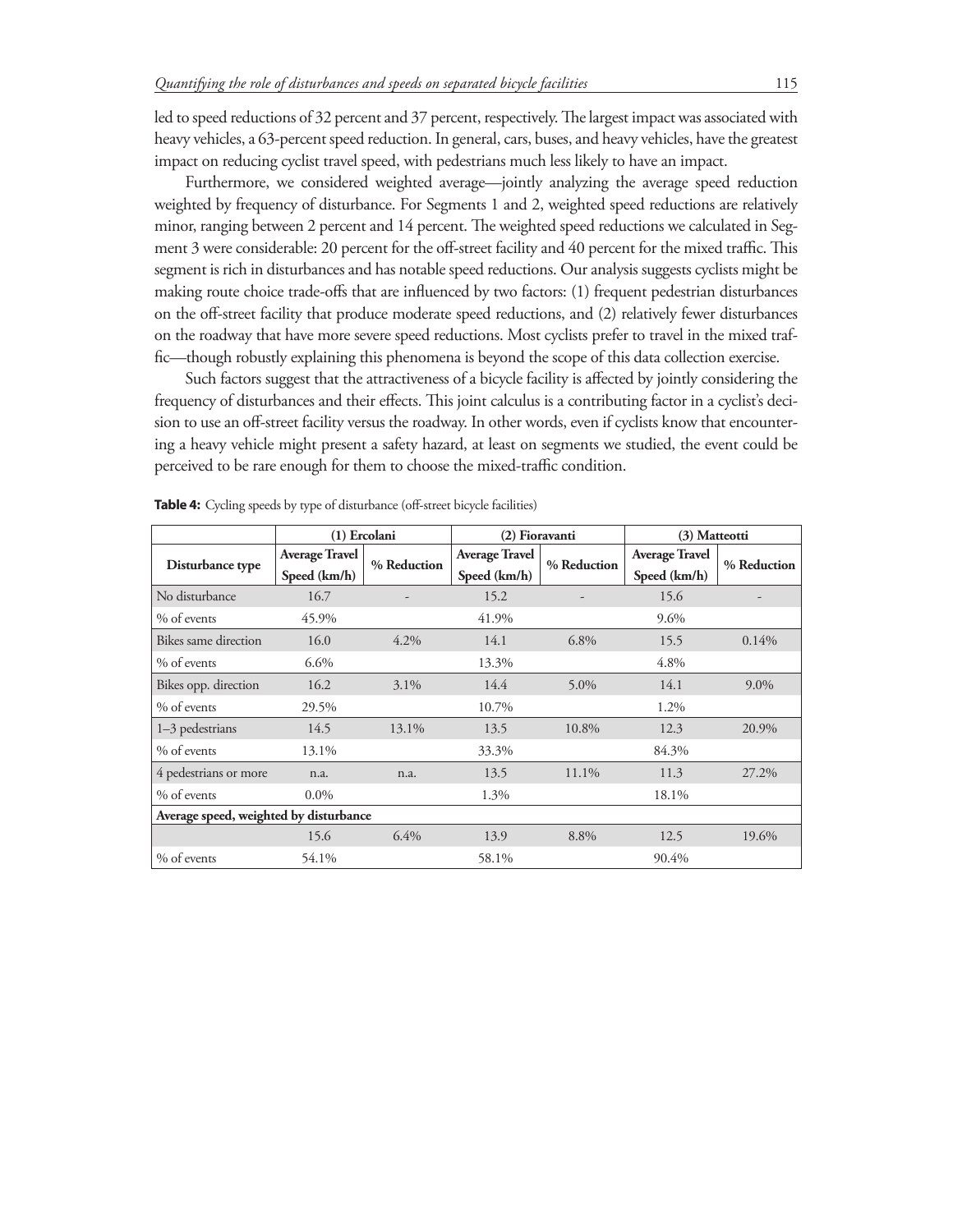|                                        | (1) Ercolani                          |             | (2) Fioravanti                        |             | (3) Matteotti                         |             |  |
|----------------------------------------|---------------------------------------|-------------|---------------------------------------|-------------|---------------------------------------|-------------|--|
| Disturbance type                       | <b>Average Travel</b><br>Speed (km/h) | % Reduction | <b>Average Travel</b><br>Speed (km/h) | % Reduction | <b>Average Travel</b><br>Speed (km/h) | % Reduction |  |
| No disturbance                         | 18.6                                  |             | 17.0                                  |             | 17.7                                  |             |  |
| % of events                            | 55.2%                                 |             | 37.5%                                 |             | 42.1%                                 |             |  |
| Two-wheeled vehicle                    | 18.4                                  | 1.1%        | 17.0                                  | 0.26%       | 17.3                                  | 2.2%        |  |
| % of events                            | 10.3%                                 |             | 3,1%                                  |             | 5,3%                                  |             |  |
| 1 car or more                          | 17.0                                  | 9.0%        | 16.8                                  | 1.15%       | 12.0                                  | 31.7%       |  |
| % of events                            | 24.1%                                 |             | 56.3%                                 |             | 47.4%                                 |             |  |
| 1 bus or more                          | 13.8                                  | 25.8%       | n.a                                   | n.a         | 11.1                                  | 37.2%       |  |
| % of events                            | 10.3%                                 |             | $0.0\%$                               |             | 21.1%                                 |             |  |
| Heavy vehicles                         | n.a                                   | n.a         | 14.9                                  | 12.3%       | 6.6                                   | 62.9%       |  |
| % of events                            | $0.0\%$                               |             | $3.1\%$                               |             | 2.6%                                  |             |  |
| Average speed, weighted by disturbance |                                       |             |                                       |             |                                       |             |  |
|                                        | 16.0                                  | 14.1%       | 16.7                                  | 1.8%        | 10.53                                 | 40.5%       |  |
| % of events                            | 44.8%                                 |             | 62.5%                                 |             | 57.9%                                 |             |  |

**Table 5:** Cycling speeds by type of disturbance (roadway)

## **5 Implications and future research**

Aiming to spur non-motorized travel, transport officials in cities are often challenged by finding available space in travel corridors for dedicated cycling facilities. This work informs these matters in several respects and also provides a springboard to spur future research on the issue. We employed a data collection approach to quantify the speed effects of non-stationary disturbances— disturbances that often influence cyclists' route choice decisions. Relying on speed as just one of several performance measures, we measured the joint effects of disturbance frequency and disturbance impact.

We learned that motorized disturbances (particularly heavy vehicles) have the strongest impact on lowering cyclists' travel speed. However, these specific disturbances proved to be relatively infrequent relative to those encountered on off-street bicycle facilities (where pedestrians are more plentiful and contribute to slowing the speed of cyclists). To our knowledge, this is the first data collection effort and analysis to point to this trade-off. Furthermore, failing proper separation between users, we learned that the presence of pedestrians can reduce cyclists speed by up to 30 percent.

Myriad factors influence a cyclist's route choice, particularly the decision to use an off-street bicycle facility or ride in traffic. The probability of disturbances and their impact on travel speed are just two of them. Our results suggest that design elements of these facilities can play a role in affecting the frequency, type, and severity of disturbances. However, it is necessary for future work to better isolate this element (e.g., better projecting how wide sidewalks need to be given pedestrian volumes to avoid disturbing the bicycle facility). For example, Segment 2 had excess space for pedestrian travel and therefore little speed reductions from pedestrians; cyclists can avert pedestrians without significantly reducing their speed, and, evidently pedestrian safety results are also enhanced. Furthermore, wider cycle-tracks (when warranted) benefit cyclist-cyclist interactions because it is easier to pass each other going in the same direction.

Our data collection effort represents a univariate population, which is an oversimplification. Different types of cyclists prefer different environments (Larsen and El-Geneidy 2011; Sener, Eluru, and Bhat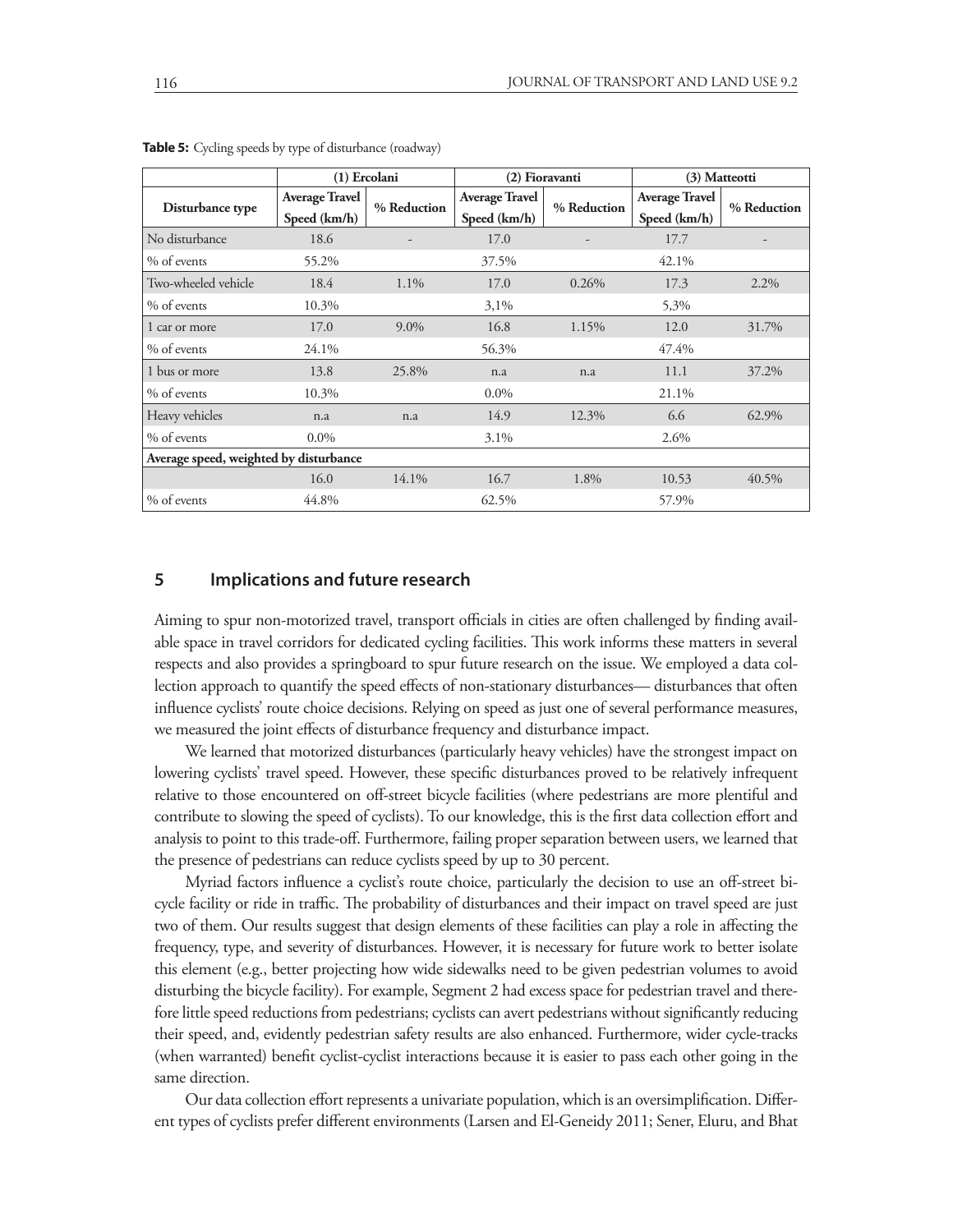2009; Wilkinson et al. 1994). This type of investigation could benefit from more robustly accounting for demographic, attitudinal, or other behavioral data, which was unfortunately unavailable for this effort. Furthermore, the type of detailed GPS data that is now being employed in other bicycle research applications (Broach, Dill, and Gliebe 2012; Hood, Sall, and Charlton 2011; Menghini et al. 2011) could be adapted to focus specifically on issues we studied here. GPS technology could then be used to focus on the role of trip type and broader route choice characteristics.

A subsequent step would be to integrate these results into a bicycle route choice model where frequency of disturbance and its magnitude represent various attributes of the utility. In the current state of the research, the most advanced approach merely considers the proportion of the facility that is separated for bicycling (Broach, Dill, and Gliebe 2012; Hood, Sall, and Charlton 2011; Menghini et al. 2010). Finally, this research documents the frequency and quantifies the intensity of disturbances on speed. As future research on this matter evolves, cities would benefit from learning about various thresholds of pedestrian volume and corresponding cycling speed impacts. This work lays the foundation to create a decay curve, which could be used to predict travel speed vis-à-vis pedestrian volumes (similar to how speed decay curves of vehicle flow are used to determine the level of service of infrastructures). Planners would then be able to more robustly estimate cyclist speeds—and levels of service—for different pedestrian volumes.

# **6 Conclusions**

When off-street bicycle facilities are poorly designed or placed in less than optimum locations (such as in Segment 3), their intended use is less than anticipated. By analyzing the speed reductions from different types of disturbances, we found that frequency of disturbance might weigh more heavily than the intensity of the disturbance. Furthermore, encountering pedestrians along an off-street bicycle facility lowers average speeds by as much as 30 percent, especially in situations where the bicycle facility fails to conform to minimum standards. In mixed traffic, the presence of motorized vehicles can produce even more severe speed reductions (i.e., in the case of heavy vehicles), but these interactions proved to be less frequent.

Most policy officials know they need to heed caution when prescribing off-street bicycle facilities adjacent to areas with high pedestrian activity. An outstanding question is how many pedestrians present a problem and the corresponding speed reductions. For researchers, this work helps spearhead more robust investigations to establish, for example, speed decay curves based on pedestrian volumes. For practitioners, our results draw attention to the need for physically separating pedestrians from cyclists in facility design. Or, where the context suggests less than optimum conditions for an off-street facility, it helps quantify when it might be more convenient to better accommodate bicycle travel in mixed-traffic conditions.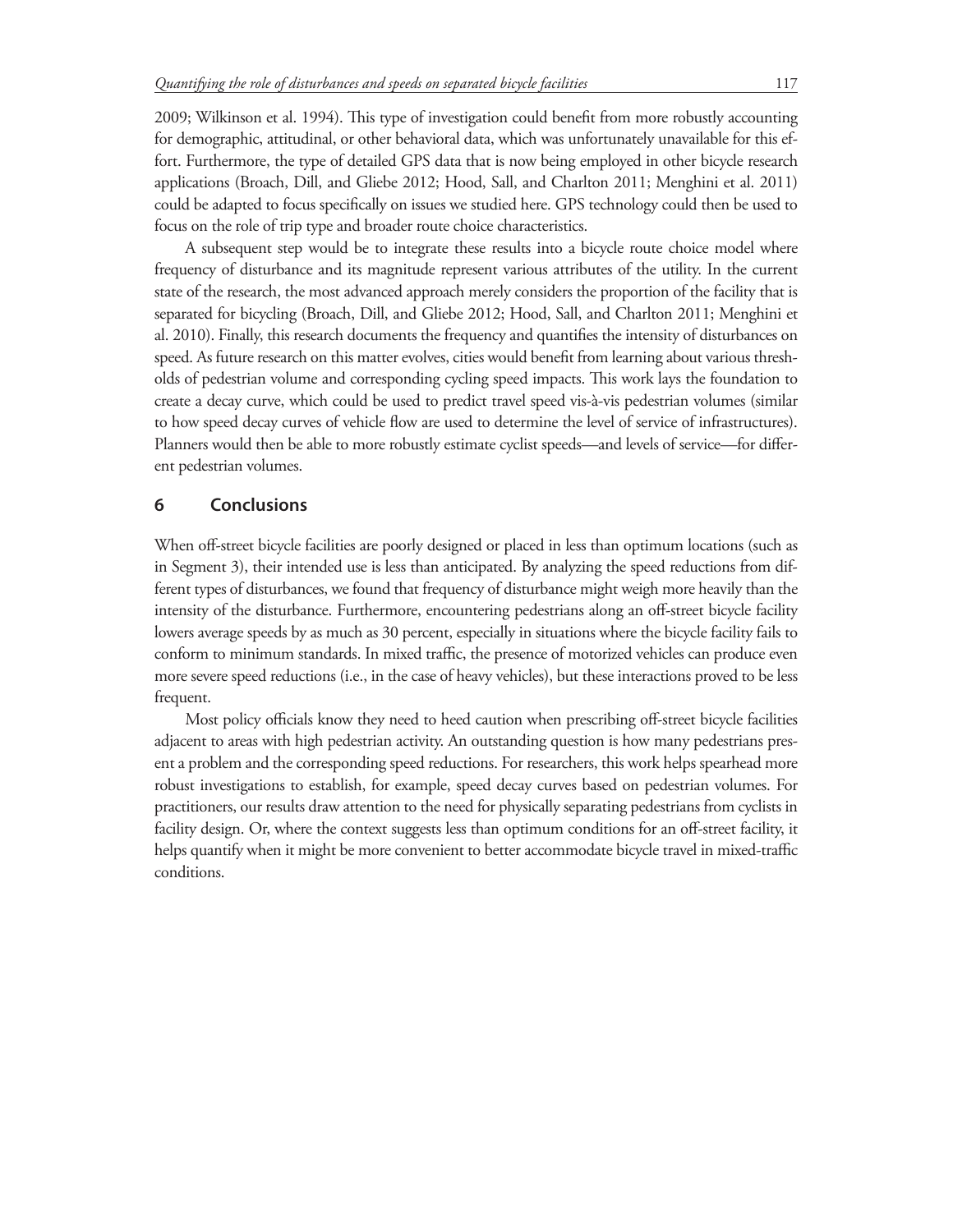#### **References**

- AASHTO. 2012. *Guide for the Development of Bicycle Facilities.* Washington, DC: American Association of State Highway and Transportation Officials.
- Abraham, J., S. McMillan, A. Brownlee, and J. D. Hunt. 2002. Investigation of cycling sensitivities. Presented at the 81st Annual Meeting of the Transportation Research Board, January 13–17, Washington, D.C.
- Allen, D. P., N. M. Rouphail, J. E. Hummer, and J. S. Milazzo. 1998. Operational analysis of uninterrupted bicycle facilities. *Transportation Research Record* 1636: 29–36.
- Aultman-Hall, L., and F. L. Hall. 1998. Ottawa-Carleton commuter cyclist on-and off-road incident rates. *Accident Analysis and Prevention* 30(1): 29–43.
- Botma, H. 1995. Method to determine level of service for bicycle paths and pedestrian-bicycle paths. *Transportation Research Record* 1502: 38–44.
- Broach, J., J. Dill, and J. Gliebe. 2012. Where do cyclists ride? A route choice model developed with revealed preference GPS data. *Transportation Research A* 46: 1730–1740.
- CROW. 2007. *Design Manual for Bicycle Traffic.* The Netherlands: National Information and Technology Platform for Infrastructure, Traffic, Transport and Public Space.
- Decreto Ministeriale. November 30 1999, n. 557. Regolamento recante norme per la definizione delle caratteristiche tecniche delle piste ciclabili.
- European Economic and Social Committee. 2012. European Cycling Lexicon.EUR-OP. doi:10.2864/10239.
- Green, J. S., J. E. Hummer, N. M. Rouphail. 2003. Using the number of passing and meeting events to design pedestrian and bicycle shared-use paths. Presented at the Second Urban Street Symposium: Uptown, Downtown, or Small Town: Designing Urban Streets that Work, July 28–30, 2003, Anaheim, CA.
- Hood, J., E. Sall, and B. Charlton. 2011. A GPS-based bicycle route choice model for San Francisco, California. *Transportation Letters* 3(1): 63–75.
- Krizek, K.J., and R. W. Roland. 2005. What is at the end of the road? Understanding discontinuities of on-street bicycle lane in urban settings. *Transportation Research D* 10: 55–68.
- Larsen, J., and A. El-Geneidy. 2011. A travel behavior analysis of urban cycling facilities in Montreal, Canada. *Transportation Research D* 16: 172–177.
- Lusk, A. C., P. G. Furth, P. Morency, L. F. Miranda-Moreno, W. C. Willet, and J. T. Dennerlein. 2011. Risk of injury for bicycling on cycle tracks versus in the street. *Injury Prevention* 17(2): 131–135.
- Lusk, A. C., P. Morency, L. F. Miranda-Moreno, W. C. Willett, and J. T. Dennerlein. 2013. Bicycle guidelines and crash rates on cycle tracks in the United States. *American Journal of Public Health*  103(7): 1240–1248.
- Lusk, A. C., X. Wen, and L. Zhou. 2014. Gender and used/preferred differences of bicycle routes, parking, intersection signals, and bicycle type: Professional middle class preferences in Hangzhou, China. *Journal of Transport and Health* 1(2): 124–133.
- Menghini, G., N. Carrasco, N. Schüssler, and K. W. Axhausen. 2010. Route choice of cyclists in Zurich. *Transportation Research A* 44: 754–765.
- NACTO. 2012. *Urban Bikeway Design Guide*. Washington, DC: National Association of City Transportation Officials.
- Phillips, R. O., T. Bjørnskau, R. Hagman, and F. Sagberg. 2011. Reduction in car–bicycle conflict at a road–cycle path intersection: Evidence of road user adaptation? *Transportation Research F* 14: 87–95.
- Schepers, J. P., P. A. Kroeze, W. Sweers, and J. C. Wüst. 2011. Road factors and bicycle—motor vehicle